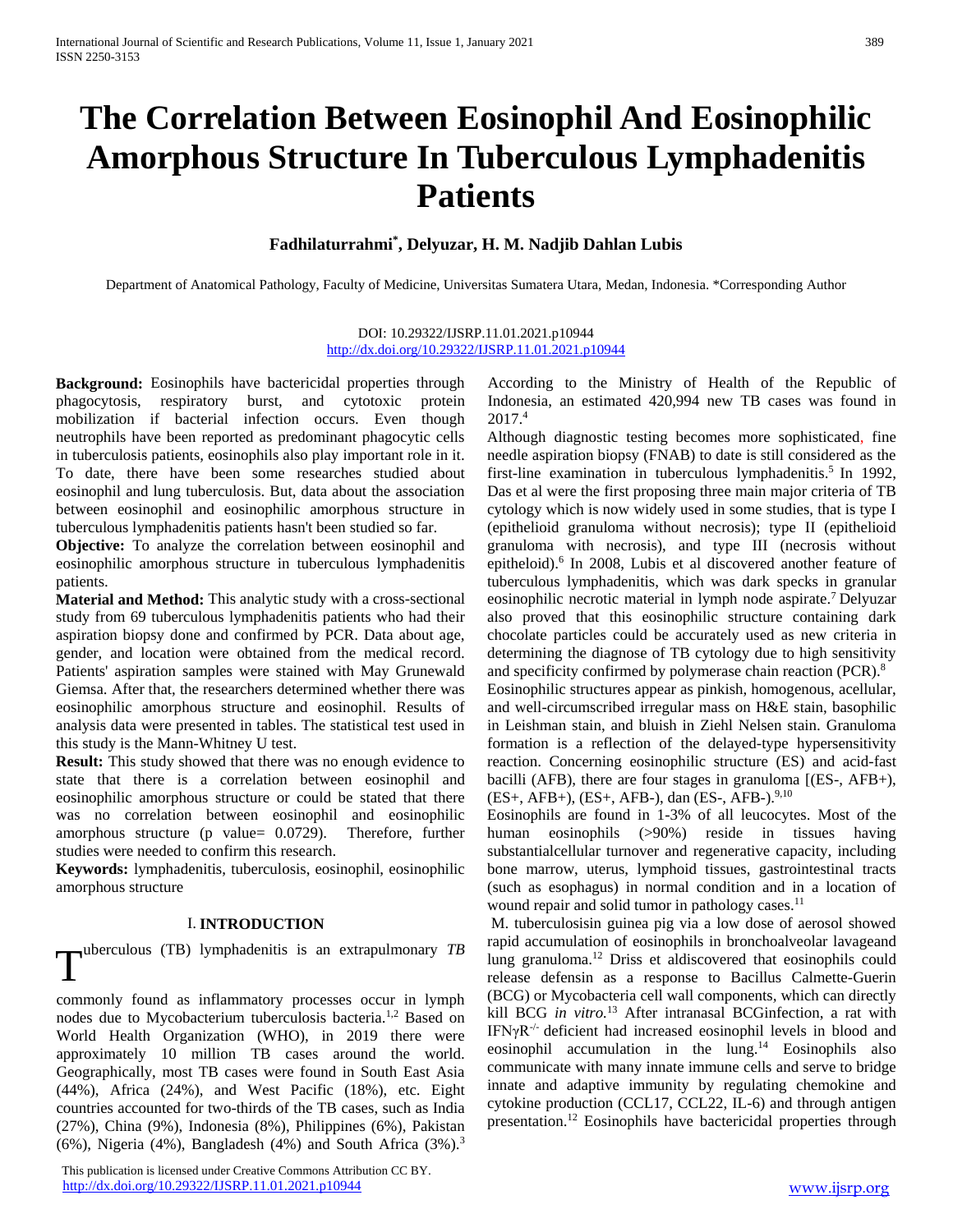phagocytosis, respiratory burst, and cytotoxic protein mobilization if bacterial infection occurs. 15

As mentioned before, there were some researches about eosinophils and lung TB. But, to date, the data correlating eosinophil and eosinophilic amorphous structure in tuberculous lymphadenitis so far still haven't been studied. Therefore, researchers want to further study this correlation.

#### **II. MATERIAL AND METHOD**

# **Samp**le **Selection**

#### **Research Type**

This study aimed to analyze whether there was a correlation between eosinophil and eosinophilic amorphous structure in tuberculous lymphadenitis with a cross-sectional approach. This study was conducted in the Anatomical Pathology Department of Medical Faculty of Universitas Sumatera Utara Medan, a private Hospital or Clinic in Medan. The samples were obtained by consecutive sampling. Samples were obtained from FNAB aspirates.

Included in the sample were all tuberculous lymphadenitis diagnosed based on PCR. An independent variable was eosinophilic amorphous structure*,* whilethe independent variable was the existence of eosinophils*.*

Locations of lymph nodes were neck, submandibular, axillary, and inguinal *regions. The product of the* tuberculosisis a 165 bp long DNA fragment.

Eosinophilic amorphous structure refers to dark specks in granular eosinophilic necrotic material background. Eosinophil usually has a nucleus that is segmented into bi- or more lobes connected with thin filament, abundant cytoplasm filled with many reddish-orange granules.<sup>16</sup>

The existence of eosinophils refers to whether there are eosinophils or not seen in a light microscope by counting them at 400x magnification in 10 areas randomly chosen. The highest number is used in this study and categorized into 4 groups: <sup>17</sup>

0 eosinophils= absence of eosinophils

- 1‒4 eosinophils= poor infiltration
- 5‒19 eosinophils= moderate infiltration

≥20 eosinophils= severe infiltration

#### **Statistical analysis**

In this study, data obtained by researchers were processed by using statistical software and presented in tables.

#### **III. RESULTS**

A total of 69 tuberculous lymphadenitis patients were obtained during this study.

#### **Sample Characterization**

Tuberculous lymphadenitis patients were distributed based on gender, age, and location of the lymph nodes (Table 1).

|          | Sample Characterization | Total (n)     | Percentages (%) |  |  |  |
|----------|-------------------------|---------------|-----------------|--|--|--|
| Gender   |                         |               |                 |  |  |  |
|          | Male                    | 26            | 37.7            |  |  |  |
|          | Female                  | 43            | 62.3            |  |  |  |
|          | Age (Mean $\pm$ SD)     | $27.1 + 12.9$ |                 |  |  |  |
| Location |                         |               |                 |  |  |  |
|          | Cervical                | 59            | 85.5            |  |  |  |
|          | Sub Mandibular          |               | 5.8             |  |  |  |
|          | Axilla                  | 4             | 5.8             |  |  |  |
|          | Inguinal                |               | 2.9             |  |  |  |

The mean age of patients was  $27.1 \pm 12.9$  years (mean  $\pm$  SD). Most of the patients were female (43 people, 62.3%). Most of the nodules were located in the cervical lymph node (59 people, 85.5%). The rest were 4 (5.8%) in submandibular*,* 4 (5.8%) in axillary, and 2 (2.9%) in inguinal nodes.

The relation of eosinophilic amorphous structure and eosinophils in tuberculous lymphadenitis is shown in Table 2.

|  | Tabel 2. Distribution of eosinophilic amorphous structure and |  |  |  |
|--|---------------------------------------------------------------|--|--|--|
|  | eosinophils in tuberculous lymphadenitis.                     |  |  |  |

|   | Cytology features                       | Total | Percentages |
|---|-----------------------------------------|-------|-------------|
|   |                                         | (n)   | (%)         |
|   | <b>Eosinophilic amorphous structure</b> |       |             |
|   | Absence                                 | 32    | 46.4        |
|   | Presence                                | 37    | 53.6        |
|   | The existence of eosinophils            |       |             |
|   | Absence of eosinophils                  | 23    | 33.2        |
|   | Presence                                |       |             |
|   | Poor infiltration                       |       |             |
| ◠ | Moderate infiltration                   | 42    | 60.9        |
| ◠ | Severe infiltration                     | 4     | 5.8         |
|   |                                         |       |             |

Thirty-seven out of 69 patients had eosinophilic amorphous structure (53.6%) while 42 out of 69 patients had poor infiltration eosinophil (60,9%).

Furthermore, in this study, we also evaluated whether there was a correlation between eosinophils and eosinophilic amorphous structure in tuberculous lymphadenitis (Table 3)

Tabel 3. Cross tab between eosinophils (two groups) and eosinophilic amorphous structure

| Eosinophilic<br>amorphous structure |          |    | Total          |                 |               |    |
|-------------------------------------|----------|----|----------------|-----------------|---------------|----|
|                                     |          |    | <b>Absence</b> | <b>Presence</b> |               |    |
|                                     |          | n  | $\frac{0}{0}$  | n               | $\frac{0}{0}$ |    |
|                                     | Absence  | 14 | 43.8           | 18              | 56.2          | 32 |
|                                     | Presence | O  | 243            | 28              | 75 7          | 37 |

First, researchers categorize the existence of eosinophils into two groups, ie. absence and, presence. It was found that 18 (56.2%) patients had eosinophils even though no eosinophilic amorphous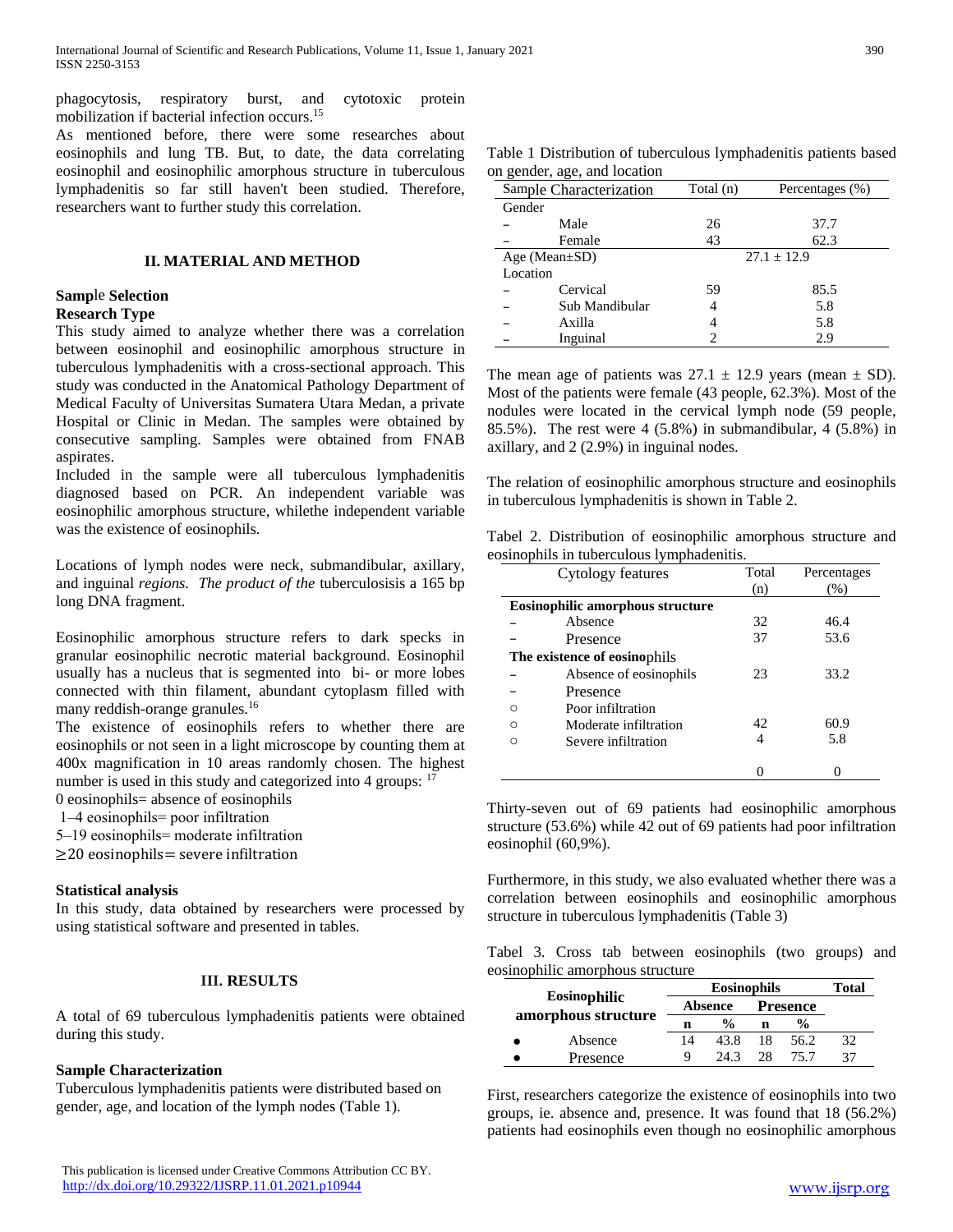structure was observed. Meanwhile, there were 28 (75.5%) patients show eosinophils in their eosinophilic amorphous structure. Looking at Table 3, there was a tendency that in patients who have no eosinophilic amorphous structure had no eosinophils while those who have the structure, most likely had eosinophils. Unfortunately, there was no significant correlation between eosinophils and eosinophilic amorphous structure, statistically.

Table 4. The correlation between eosinophils and eosinophilic amorphous structure

|                                        | Eosinophil |               |                      |               |                                  |               |                                   |               |            |
|----------------------------------------|------------|---------------|----------------------|---------------|----------------------------------|---------------|-----------------------------------|---------------|------------|
| Eosinophilic<br>amorphous<br>structure | Absence    |               | Poor<br>infiltration |               | Mode<br>rate<br>infiltr<br>ation |               | <b>Severe</b><br>infiltrati<br>on |               | $P-value*$ |
|                                        | n          | $\frac{6}{9}$ | n                    | $\frac{6}{9}$ | $\mathbf n$                      | $\frac{0}{0}$ | n                                 | $\frac{0}{0}$ |            |
| Absence                                | 14         | 43.8          | 17                   | 53.1          | $\mathbf{1}$                     | 3.1           | $\Omega$                          | $\Omega$      |            |
| Presence                               | 9          | 24.3          | 25                   | 67.6          |                                  | 3 8.1         | $\Omega$                          | $\Omega$      | 0.0729     |

\* Uji Mann-Whitney U

There was no correlation between eosinophils and eosinophilic amorphous structure (p value= 0.0729).

#### **IV.DISCUSSION**

Sixty-nine tuberculous lymphadenitis patients were taken as samples. This study found about 53.6% of cases had an eosinophilic amorphous structure. It was in agreement with the study done by Chikkannaiah et al.<sup>10</sup> Meanwhile, Lubis et al found more cases (64%).<sup>18</sup> Pandit et al in Chikkannaiah et al described that this eosinophilic structure is a degenerated, acellular granuloma, associated with caseous necrosis, immunohistochemical/cytochemical shows the presence of mycobacterial antigen and they are confined to necrotic lesions.<sup>10</sup> Granuloma formation is a reflection of the delayed-type hypersensitivity reaction. Up to 3 weeks of infection, mycobacterium bacilli are phagocytosed by macrophages. However, this can't kill the organisms so the bacteria proliferate within the macrophages uncontrolled. After 3 weeks, Th1 immune response to M. tuberculosisis mounted up Th1 cells secrete IFN-γ and other cytokines leading to a conversion of macrophage into epithelioid and giant cells forming granuloma.<sup>10</sup> These activated macrophages accumulate around the center of the lesion and subsequently, the macrophages will effectively neutralize tubercle bacilli without causing further tissue destruction. This necrotic material is assumed as caseous necrosis.<sup>9</sup>

If the response activating macrophages weaken, the growth of mycobacterium can only be discontinued by increased delayedtype hypersensitivity reaction, leading to tissue destruction. Furthermore, the lesion tends to enlarge and surrounding tissues become more damaged. At the center of the lesion, caseous material liquefies. This caseous material contains lots of bacilli.<sup>9</sup> Relating to ES and AFB, there are four stages in granulomas. Initial stage (in people with good immunity), where ES and AFB negative, granulomas are found. As the granulomas degenerate producing caseous necrosis, mycobacterium is observed in the lesion (ES-, AFB+). After that, further degenerated granulomas

 This publication is licensed under Creative Commons Attribution CC BY. <http://dx.doi.org/10.29322/IJSRP.11.01.2021.p10944> [www.ijsrp.org](http://ijsrp.org/)

cause acellularity leading to the formation of ES (ES+, AFB+). Necrosis reduces pH and creates an anaerobic environment leading to the death of organisms. In this condition, AFB negative is formed, but the eosinophilic structure is still demonstrable (ES+, AFB-). Still further, the more increase anaerobic condition, the more ES and AFB will disappear (ES-, AFB- $).^{10}$ 

Even though neutrophils have been stated as dominant phagocytes in tuberculosis, the role of eosinophils is also important. It has been stated that in M. tuberculosis infection, neutrophils and eosinophil protein plasma are increased. Although neutrophil activation may contribute to tuberculosis, eosinophils don't seem to, but its enzyme eosinophil peroxide (EPO) is detected in individuals infected by tuberculosis. Eosinophil infiltration in the lung and eosinophilia has been associated with M. tuberculosis infection.<sup>19</sup> Some studies also found eosinophil accumulation inf tuberculosis .12,20 Haftu et al reported a case report of extrapulmonary tuberculosis with eosinophilia in peripheral location and infection.<sup>20</sup>

Even though to date there are some literature studying eosinophilia in tuberculosis, its distinct contribution in regulating the growth of mycobacterium is still unknown. Some reports support the fact that eosinophil cationic proteins are mycobactericidal promoting lysis.<sup>13</sup> Borelli et al discovered that humanEPOinduces surface alteration followed by the lysis of M. tuberculosis.<sup>20</sup> EPO had been proved to catalyze the killing of M. tuberculosis H37Rvwith similar potency to neutrophil myeloperoxidase (MPO).<sup>19</sup>

After exposure to bacteria, C5a or ligand CCR3, eosinophils rapidly release mitochondria DNA. The eosinophil contains granule proteins ECP and MBP and displays antimicrobial activity. In extracellular spaces, mitochondria DNA and granule proteins bind and kill bacteria *in vitro* and *in vivo*. <sup>21</sup> This is supported by Moideen *et al* showing that lung tuberculosis patients have increased MBP and EDN levels, and antituberculosis therapy can reduce granule protein eosinophils. $^{22}$ 

Besides releasing granule proteins, eosinophils can also synthesize, store in intracellular granules, and rapidly secrete various cytokines, such as IL-12, IFN-γ, IL-4, IL-5, IL-13, RANTES, IL-8, eotaxin, GM-CSF, IL-3, TGF-α, stem cell factor,TNF-α, IL-6, IL-16, IL-2, dan IL-10.<sup>11</sup>

It has been stated that eosinophilia in pulmonary tuberculosis combined with increased absolute B lymphocytes (CD20+) and IL-5 levels under IFN-γ deficiency in the blood may indicate eosinophils' ability in displacing Th1/Th2 equilibrium toward Th2- associated reactions that often contributes to the progression of the pathological process. The authors concluded that the mechanism of eosinophilic blood reaction formation in tuberculosis is mediated by genetically determined hypersecretion of eosinophil- activating mediators (IL-5 dan eotaxin) by blood cells and overexpression of IL-5RA in eosinophil membrane, which in turn contributes to prolonged stay of eosinophils in blood circulation during tuberculosis infection.<sup>19</sup>

Kirman et al discovered that After intranasal BCGinfection, the rat with IFNγR-/- deficient had increased eosinophil levels in blood and eosinophil accumulation in the lung. It was known that rats with IFN $\gamma$ <sup>-</sup> or receptor IFN $\gamma$ R<sup>-/-</sup>deficient are very vulnerable to be infected by organisms causing tuberculosis. Because blood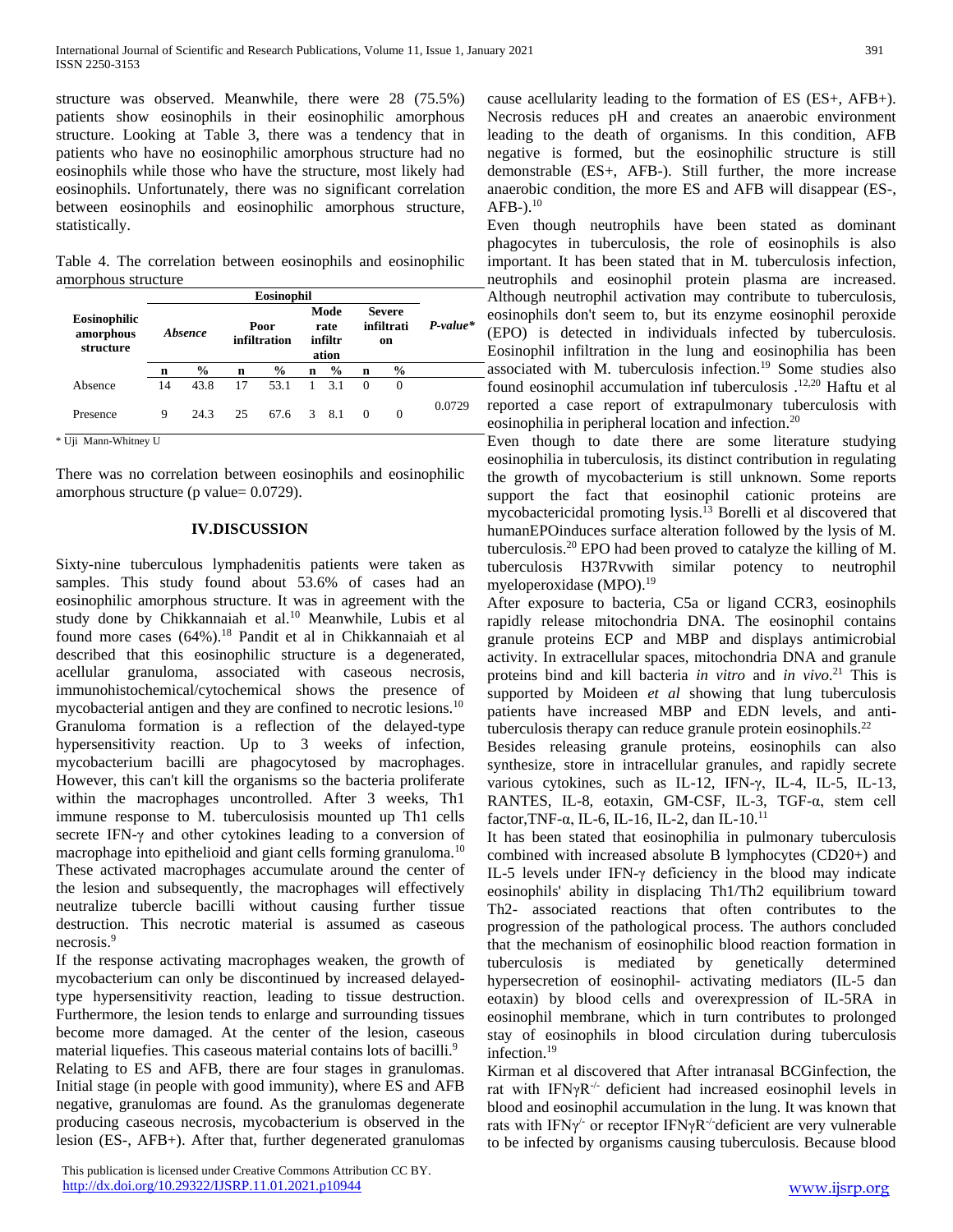dan tissue eosinophilia induced by helminth infection depended on Th2 IL-5 cytokine, the presence of eosinophils in the cell infiltrates at the site of mycobacterium infection strongly indicated that increased IL-5 levels produced*in vivo* during M. Bovis infection without any IFN $\gamma$  signal. Rats with IFN- $\gamma R^{-/-}$  that are prone to mycobacterium infection can be partially associated due to increased IL-5 levels and an influx of eosinophils to the site of infection. Eosinophils may exacerbate mycobacterium infection by disturbing activation and function of macrophages by providing an intracellular environment promoting the growth of mycobacterium*.* 14

IL-5 is the main cytokine regulating the function of eosinophils. During an allergic response, this cytokine stimulates the differentiation of eosinophils from bone marrow cells and thus blood eosinophilia occurs. Blood eosinophils are recruited to tissues by chemoattractants such as C5a, platelet-activating factor, and CC chemokine. Since in tissues, IL-5 prolongs the survival of eosinophils by inhibiting apoptosis. At the location of inflammation, eosinophils release cytotoxic products, like granular proteins and radical oxygen, leading to the destructing of epithelium.<sup>23</sup>

This study proved that there was no significant correlation between eosinophils and eosinophilic amorphous structure (p value= 0.0729). Granuloma formation of tuberculosis is a reflection of delayed-type hypersensitivity reaction. This eosinophilic structure is a degenerated, acellular granuloma, and associated with caseous  $\overline{n}$  necrosis.<sup>10</sup> Eosinophils producing mediators of the cellular and humoral immune response could contribute to most of the imbalance of cytokines in tuberculosis infection and maintain the changes in pulmonary tissue destruction.<sup>24</sup>

Kuzovkova et al stated the participation and the possible role of eosinophils in inflammation in chronic pulmonary tuberculosis. They discovered that many eosinophils in lung cavity structure and specific inflammation foci (including granuloma, pneumonia foci) had been associated with higher activity of tuberculosis processes ( $p<0.001$ ). Besides, lots of eosinophils were also found in fibro-cavernous tuberculosis lung tissues with high inflammation level  $(p<0.05)$  with localization in the wall of the capsule of tuberculoma (granulation layer, on the border with necrosis, fibrous layer,  $p<0,05$ ). This indicated that there is a possible bactericidal activity and stimulating fibrosis of eosinophils.<sup>24</sup>

Kuzovkova et al expressed that there should be found many eosinophils, especially in the eosinophilic amorphous structure. But unfortunately, the number of eosinophils in this research is not so many. Indeed, to date study of the correlation of eosinophils and eosinophilic amorphous structure in tuberculous lymphadenitis is not being done before.

#### **V. CONCLUSION**

We highlight that there is no significant correlation between eosinophils and eosinophilic amorphous structure (p value=0.0729).

#### **VI. COMPETING INTERESTS**

The authors have no financial interest that is relevant to the product or company that has been explained in this article.

#### **VI. ACKNOWLEDGMENT**

We like to thank the Anatomical Pathology Department of Universitas Sumatera Utara, and a private hospital or clinic in Medan, Indonesia for the assistance and cooperation.

#### **VII. ETHICAL APPROVAL**

Health Research Ethics Committee of Universitas Sumatera Utara, Medan, Indonesia has approved this study.

#### **VIII. REFERENCES**

[1] Miranda RN, Khoury JD, Medeiros LJ. Bacterial (Suppurative) lymphadenitis. In: Miranda RN, Khoury JD, Medeiros LJ, editor. Atlas of Lymph Node Pathology. New York: Springer. 2013; p. 21-30.

[2] Ferry JA. Infectious Lymphadenitis. In: Kradin RL, editor. Diagnostic Pathology of Infectious Disease. 2nd edition. Philadelphia: Elsevier. 2018. p 335-6

[3] World Health Organization. Tuberculosis. Global Tuberculosis Report 2018. Switzerland. 2018. WHO/CDS/TB/2018.25. The United States of America.

[4] Indah M. Tuberculosis [Internet]. InfoDATIN. 2018.

[cited 2020 January 20]. Available from:

https://pusdatin.kemkes.go.id/resources/download/pusdatin/infod atin/infodatin-tuberkulosis-2018.pdf

[5] Suryadi D, Delyuzar, Soekimin. Diagnostic Accuracy of Tuberculous Lymphadenitis Fine Needle Aspiration Biopsy Confirmed by PCR as Gold Standard. IOP Conference Series Earth and Environmental Science. 2018; 125: 1-5

[6] Das DK. Fine Needle aspiration cytology in the diagnosis of tuberculous lesions. Laboratory Medicine 2000; 31(11): 625-32

[7] Lubis HMDL, Lubis HML, Lisdine, Hastuti NW. Dark specks and eosinophilic granular necrotic material as differentiating factors between tuberculous and non-tuberculous abscess. Indonesian Journal of Pathology; 2008; 17(2):49-52

[8] Delyuzar, Amir Z, Kusumawati L. Cytological diagnostic of tuberculous lymphadenitis by eosinophilic material. ICTROMI. 2018; 125: 1-5

[9] Prasoon D, Agrawal P. Correlation of eosinophilic structures with detection of acid-fast bacilli in fine-needle aspiration smears from tuberculous lymph nodes: Is eosinophilic structure the missing link in the spectrum of the tuberculous lesion. Journal of Cytology. 2014; (31): 3

[10] Chikkannaiah P, Boovalli MM, Venkataramappa SM. Eosinophilic Structure: Should it be Included in Routine Cytology Reporting of Tuberculosis Lymphadenitis. Journal of Clinical and Diagnostic Research. 2015; 9(12): 5-7

[11] Babu SP, Narasimhan PB, Babu S. Eosinophil polymorphonuclear leukocytes in TB: what we know so far. Frontiers in Immunology. 2019; 10 (2639): 1-5